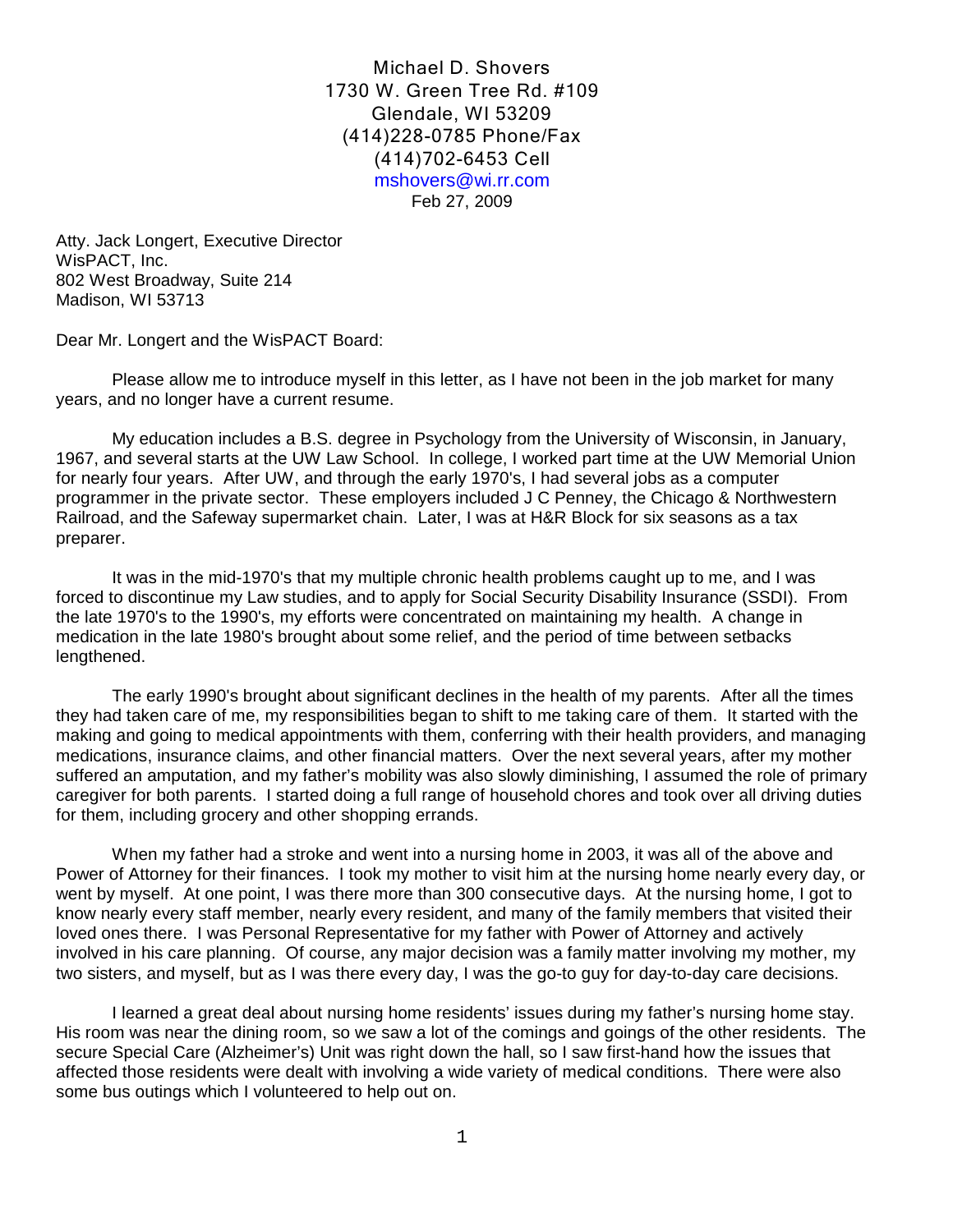In addition, I have had significant experience as a disabled individual living in an able-bodied world, all the while dealing with my own various chronic health issues. Early in 2007, I went in for supposedly minor gall bladder surgery, but after three infections, three additional surgeries, and many other complications, I was too weak to be able to come home for more than six months. After one month at the first hospital, I spent another six weeks at an infectious diseases specialty hospital, and then four months at a nursing home, but not where my father was. During this time, my mother passed away at age 93. Six months after I came home, my father died at age 98.

I feel my qualifications for the position on the WisPACT Board are especially well suited to the role of being an advocate for the low-income elderly and disabled. These qualifications include my education, my limited, but relevant job experience, my life experiences, and my long term contacts with the public assistance programs in Wisconsin, including my time as a nursing home resident.

At age 64, I've been on SSDI since 1976, and am now living on my own. I do all my own household chores and outside errands, with some limitations such as heavy cleaning, which I out-source. At my condominium, I have served on the residents' Board of Directors for about ten years. My experience on the Board includes a total of nine terms as a director, including two terms as Vice-President, and currently, in my sixth term as President, since 2003. Our Board is involved mostly with financial matters, such as authorizing and approving service contracts. The actual work is out-sourced to a management company.

Further, I feel I am uniquely qualified by my experience with the Medicare / Medical Assistance (MA) programs. After first qualifying, I personally handled all my semiannual MA reviews, as well as several appeals. As Personal Representative / Power of Attorney, I handled nearly all the MA issues for my father's five year nursing home stay, and dealt with the complex application process and other issues presented by the new Medicare Part D for both my parents and for myself.

Personally, I'm ambulatory, and I drive, so I'm able to go on my own to shopping and to medical appointments. I get out to a local golf course during the season, and go out with friends occasionally. I spend a lot of time reading, and at the computer, mostly following current events, sports, and one of my life long interests, the weather. For entertainment, I'll watch the news on TV, some sports, the weather, of course, and an occasional movie.

Other personal qualities that I have been made aware of by others are an alleged sense of humor, a good memory, and the abilities to learn quickly, to analyze and solve problems, and to think critically. When I can see a problem, I can usually see a solution. I feel that I can add to the breadth of the Board by serving while being a WisPACT participant, as I can relate the participants' experiences and concerns to the Board.

I look forward to meeting with the WisPACT Board, and welcome any additional questions that may present themselves.

My sincere thanks to all for your consideration.

Michael D. Shovers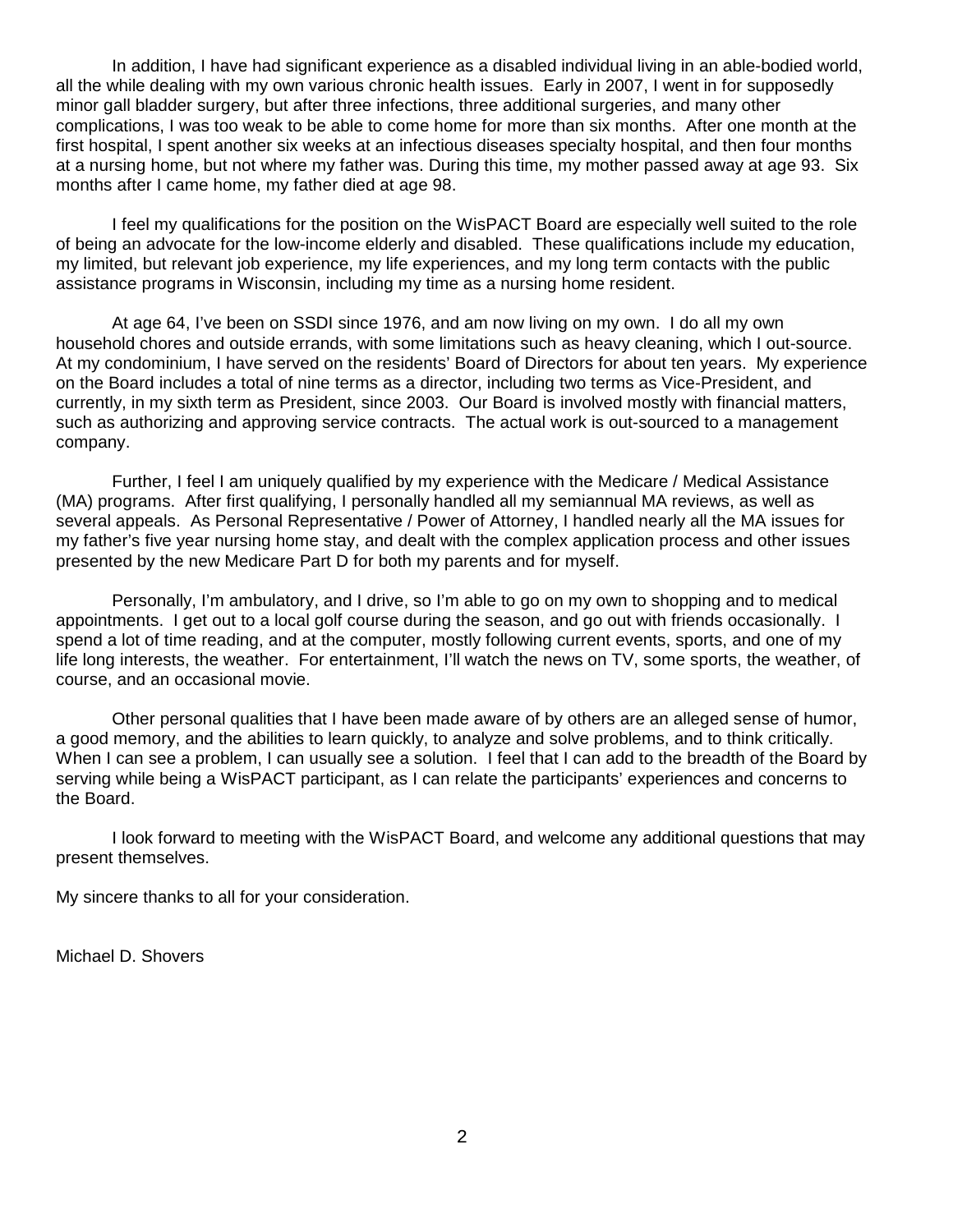**Michael D. Shovers 1730 W. Green Tree Rd. #109 Glendale, WI 53209 (414)228-0785 Phone/Fax (414)702-6453 Cell mshovers@wi.rr.com**

Jan 31, 2012 Mr. Don Natzke, Executive Director Milwaukee County Commission on Persons with Disabilities 901 N. 9<sup>th</sup> St., Rm 307 B Milwaukee, WI 53203

## Dear Mr. Natzke:

Please allow me to introduce myself. In this letter, I'm attaching my letter to WisPACT, dated Feb 10, 2009, that served as my application letter/resume for the position of Board Member. In addition, the text below will serve as an update of my various activities as a WisPACT Board member, and Officer.

In addition to the list below, I've also had an average of at least one phone conference per week with the Executive Director (ED). We've discussed various office issues, and worked on the scheduling and agendas for the various BOD and committee meetings.

Thank you for your consideration.

Michael D. Shovers

## CHRONOLOGY OF WisPACT ACTIVITIES.

For 2009 - As a Director:

- Mar Selected by WisPACT Board of Directors (BOD) to be a member of that BOD.
- Mar Participated with WisPACT staff and BOD in all-day Strategic Planning Seminar, in Madison.
- Jun First regular quarterly meeting of WisPACT BOD by teleconference. Also, regular Jun and Dec BOD meetings by teleconference.
- Aug Received call from the WisPACT ED asking if I would be willing to serve as Chair-Elect of WisPACT for 2010.
- Oct In-Person Annual Meeting in Madison. Elected by BOD as Chair-Elect. Also, In-Person regular BOD meeting. Under WisPACT by-laws, the Chair-Elect is equivalent to Vice-President, with presumption that the following year the Chair-Elect will be elected Chair. As an Officer, the Chair-Elect also serves on Executive BOD Committee.
- Oct Appointed to ED Evaluation Committee. Served through Jan, 2010.
- Dec Attended In-Person ED Evaluation Committee meeting, to personally report committee's results, including compensation, to the ED.

Three trips to Madison for 2009, including one overnight stay.

For 2010 - As a Director and Chair-Elect:

- Jan Begin term as Chair-Elect. Attended all four regular BOD meetings, the Oct BOD was In-Person, as was the Oct Annual meeting, while the Mar, Jun, and Dec regular BOD meetings were by teleconference, as were all four Executive BOD quarterly meetings by teleconference.
- Oct Special In-Person meeting of Executive BOD, in Madison.
- Oct Interim ED begins duties.

Oct - In-Person Annual Meeting in Madison - Elected by BOD as Chair for 2011. Also, In-Person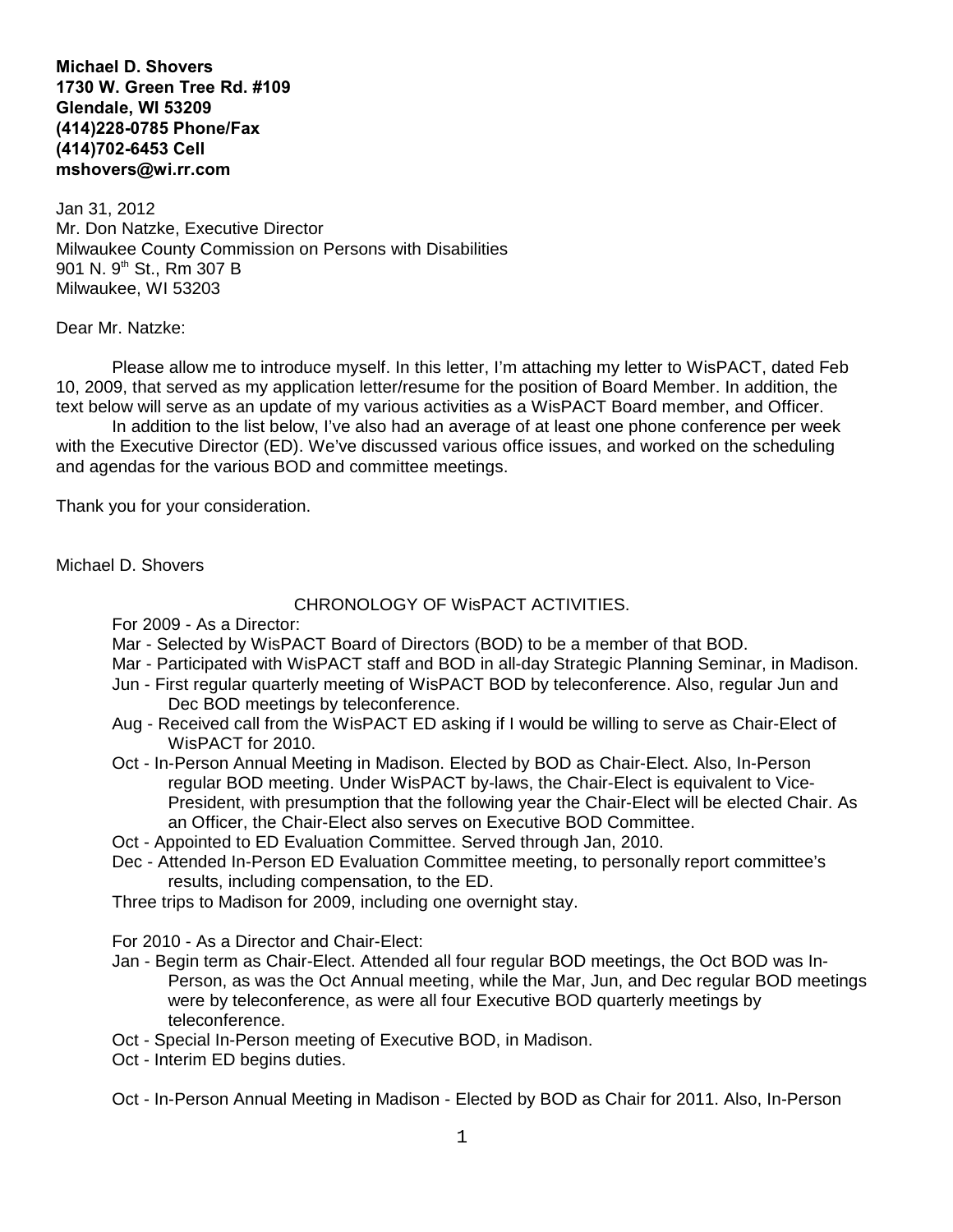regular BOD meeting.

- Nov Appointed by Chair to form ED Search Committee. Served through selection of new ED in Feb. Also lead three teleconference Committee meetings.
- Dec Meet in Madison with Interim ED to plan for ED Search Committee. Also, to get acquainted with WisPACT office staff, including meeting with Marketing Specialist.
- Three trips to Madison for 2010, with no overnight stays.

For 2011 - As a Director and Chair:

- Jan Begin term as Chair. Duties include supervision of Interim ED.
- Throughout the year Attended nearly all meetings of the various permanent and ad hoc committees, as ex-officio member, by teleconference.
- Jan Lead ED Search Committee's three-day series of interview sessions for ED finalists, in Madison. Also, meet with Interim ED, and informally with other BOD members.
- Feb Lunch meeting in Madison w/ outgoing Chair and Interim ED to set agenda for Executive BOD and regular BOD meetings.
- Feb New ED begins duties. My duties include supervision of new ED.
- Feb Lead first of four Executive BOD quarterly meetings by teleconference. Other three Executive BOD quarterly meetings were in May, Sep, and Nov, all by teleconference.
- Mar Lead first regular BOD quarterly meeting by teleconference. Dec meeting also by teleconference.
- Mar Meet with new ED, in Milwaukee.
- Apr Meet with ED, who interviewed me for WisPACT newsletter, in Madison.
- Jun Lead In-Person regular BOD quarterly meeting, in Madison. Also, meet with ED.
- Jun Attended, along with most WisPACT staff and BOD, an all-day Continuing Legal Education (CLE) seminar co-sponsored by WisPACT and the ElderLaw Section of the Wisconsin State Bar for about 150 attorneys from throughout Wisconsin, in Madison. Dinner meeting with ED, BOD members, WisPACT staff, and CLE Planning Committee. Meeting with ED.
- Jul Attend meeting, in Madison, with Auditor, Finance Committee, to review our auditor's report. Also, lunch meeting with ED. Also, attend meeting with ED and Marketing Specialist, to review marketing plans. Also, meet again with ED.
- Aug Attend lunch meeting, in Madison, with ED, Office Manager, and former Interim ED, to review audit issues.
- Sep Attend lunch meeting, in Madison, with Auditor's Managing Partner, ED, Office Manager, and former Interim ED, to review audit issues.
- Oct Lead In-Person regular BOD quarterly meeting, and Annual meeting, in Madison. Also, meet with ED and WisPACT staff.
- Oct Attended all-day seminar including sessions on Policy Governance and on Strategic Planning, for most WisPACT BOD members, in Madison.
- Nov Attended seminar for WisPACT staff, in Madison, to acquaint them w/ Policy Governance and Strategic Planning objectives as they apply to staff
- Dec Lead last regular BOD quarterly meeting by teleconference.
- Nine trips to Madison for 2011, five of which included overnight stays.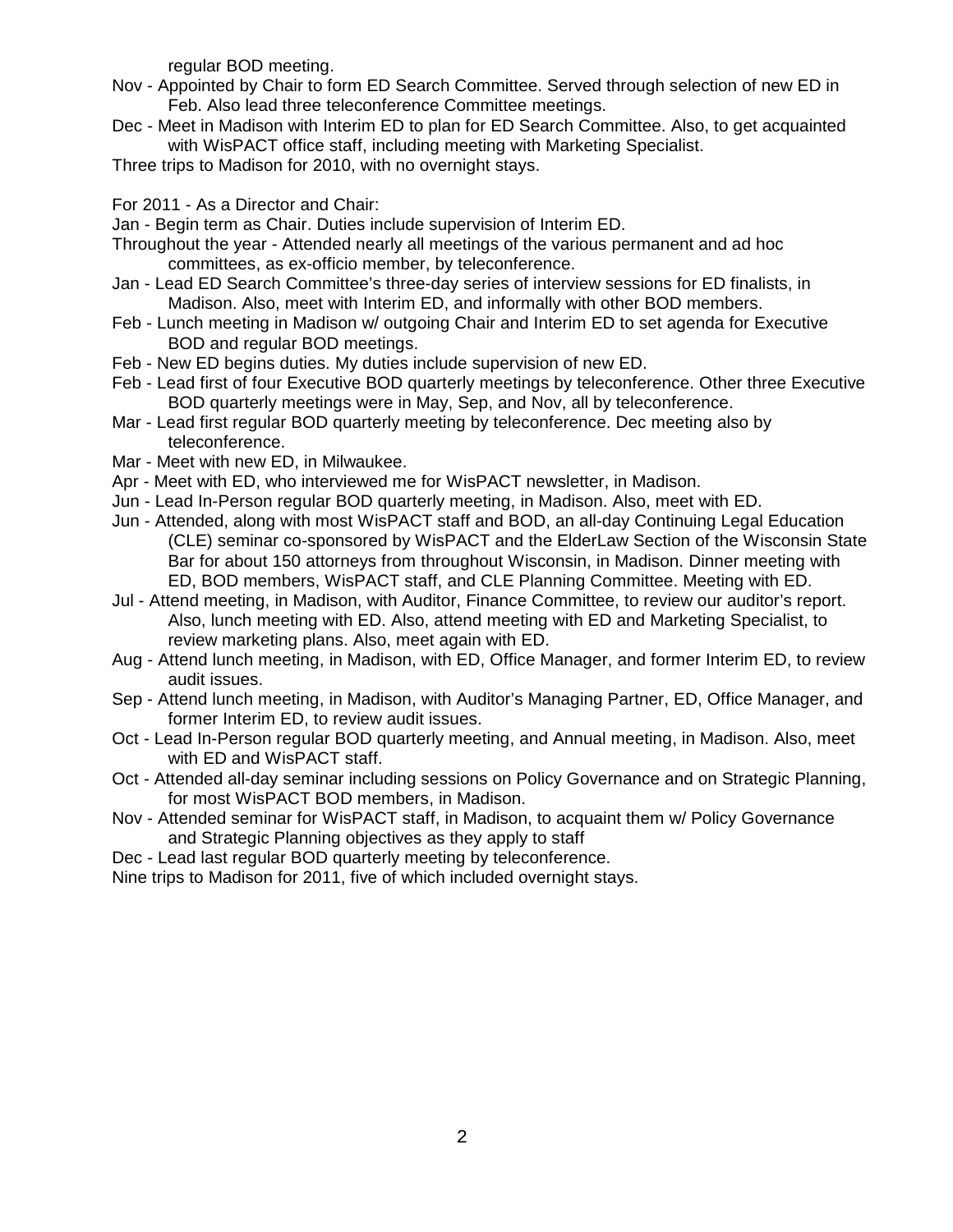Dear Mr Natzky

It is my pleasure to send you a note regarding Michael Shovers in support of his becoming a member of the Commission. In all my 40 some years working with people with disabilities Mike is a shining example of one who cares. He has a passion for problem solving, addressing the needs of the disabled and for educating those of us who are more able than others.

I worked with Mike recently as the Interim Executive Director and President of the Wisconsin Pooled and Community Trust (WisPACT). A statewide Trust for people with disabilities. Mike became the Chair last year and led them through a very difficult transition period. He engaged the Board in training, helped hire a permanent CEO and President, revised numerous policies, and has been very active in educating the public and attorneys regarding the work of the Trust for years.

Should he be appointed to the Commission you will be lucky to have a man of great integrity, sincerity, devotion to the common good, and someone who knows how to deal with finances. An unusual combination all in one person. I am now the Chair elect of WisPACT and feel very comfortable, following one year after Mike stepped down, to take the Chair because he will still be there to help me help the Trust for disabled people in Wisconsin.

Feel free to contact me at 608-236-9590 if you have any questions.

Respectfully,

Tom Heine